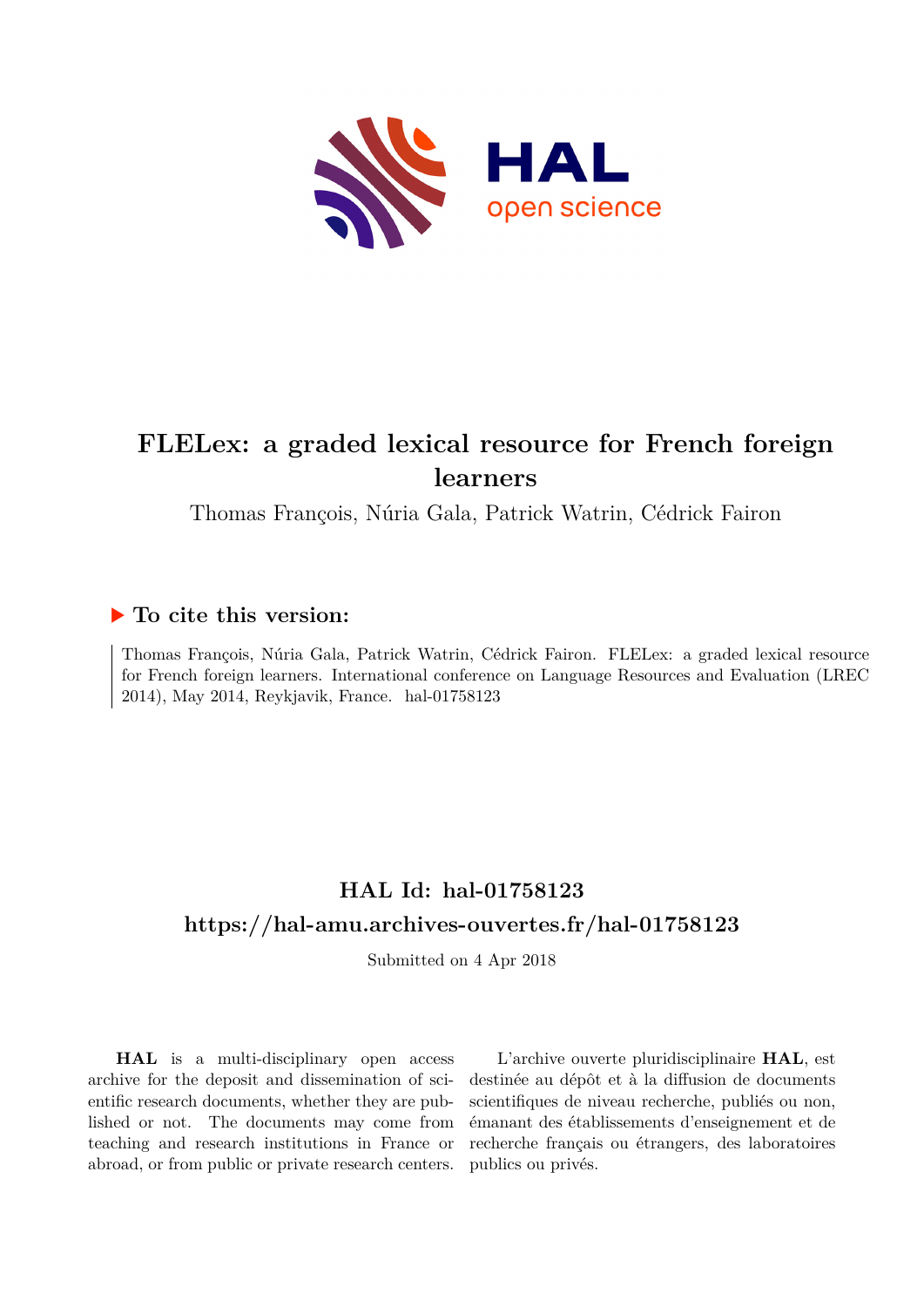# FLELex: a graded lexical resource for French foreign learners

T. Franc¸ois (1), N. Gala (2), P. Watrin (3), C. Fairon (1)

(1) CENTAL & ILC, Universite catholique de Louvain, 1348 Louvain-la-Neuve, Belgique ´ (2) LIF-CNRS & Aix Marseille Université, 13288 Marseille, France (3) EarlyTracks, Louvain-la-Neuve, Belgique

thomas.francois@uclouvain.be, nuria.gala@lif.univ-mrs.fr

#### Abstract

In this paper we present FLELex, the first graded lexicon for French as a foreign language (FFL) that reports word frequencies by difficulty level (according to the CEFR scale). It has been obtained from a tagged corpus of 777,000 words from available textbooks and simplified readers intended for FFL learners. Our goal is to freely provide this resource to the community to be used for a variety of purposes going from the assessment of the lexical difficulty of a text, to the selection of simpler words within text simplification systems, and also as a dictionary in assistive tools for writing.

Keywords: graded lexicon, CALL, FFL vocabulary learning

#### 1. Introduction

Language technologies offer new possibilities for vocabulary learning and for writing (i.e. assistive technologies for comprehension and production tasks). In computer-assisted language learning (CALL) applications (e.g. for French foreign learners (FFL): *ALFALEX* (Selva et al., 2004), *CO-BRA* (Deville et al., 2013), among others), lexical resources are usually offered to learners, but these resources are tailored for humans and could hardly be used as it for developing NLP applications. Moreover, electronic dictionaries and lexical resources from learning platforms lack of explicit information on the levels of difficulty of words. For all these reasons, such resources are not appropriate for being used in natural language processing (NLP) applications, such as automatic text simplification or the assessment of text readability.

As far as second language acquisition is concerned, to our knowledge, the only available resource that classifies words in various levels are the CEFR referentials (for French, (Beacco and Porquier, 2007) (A1), (Beacco et al., 2007) (A2), etc.). The CEFR scale (*Common European Framework of Reference for Languages*) (Conseil de l'Europe, 2001) defines six levels of proficiency that ranges from A1 (basic knowledge) to C2 (proficiency) and provides educative guidelines for professionals in second language teaching. Again, for NLP purposes, those materials have several shortcomings. First, words are organised in structured themes, defined by CEFR experts, and selected according criteria that might not be corpus-based. Second, a word can be listed in several levels and no further discrimination is done regarding its relative importance across the levels. Finally, and even more problematic, there is no electronic version of such corpora, which considerably hinder its use for NLP tasks such as text simplification.

For all these reasons, we propose to build a graded lexicon better describing the behavior of words across the CEFR levels. The paper is organized as follows: we first provide a background on lexical resources for language learning. In section 3, we describe the methodology applied to build our FFL graded lexicon: collecting data from textbooks,

scanning and OCR, tagging and finally computing different formulae (raw frequencies, dispersion, etc.). Section 4 presents the resource and discuss the data. To conclude, section 5 provides an overview and explores improvements and applications.

## 2. Related work

Resources for learning languages and psycholinguistic studies have significantly changed since the incorporation of frequency values and, more recently, with the exploitation of very large annotated corpora.

#### 2.1. Lexical lists for vocabulary learning

From the very beginning of lexicography, creating wordlists was mainly motivated by pragmatical purposes, such as providing teachers with the words that should be instructed in priority. The first lists to include quantitative data started to appear from the early 20th century. The *The teacher's word book* of (Thorndike, 1921) (for English) is one of the most famous. It is a list of 10,000 words ranked according to their frequency of occurrence in a corpus of 4,500,000 words sampled from children books, technical textbooks, newspapers articles, etc. Thorndike helped to lay the foundations of the use of statistical data for pedagogical purposes, being one of the first to argue that the more frequent a word is, the more adequate it is for young readers.

Numerous studies stemmed from this seminal work. The Thorndike's list was used in several readability formulas to help measuring the reading difficulty of texts (Lively and Pressey, 1923; Vogel and Washburne, 1928). Other similar lists flourished for other languages: the *French Word Book* of Henmon (1924), the *Spanish Word Book* of Buchanan (1927), and the *French Word Book* of Vander Beke (1932). Thorndike's list itself was also expanded some years later to 30,000 words by Thorndike and Lorge (1944).

All these resources are based on the assumption that the word frequency effect is a good predictor of word recognition performances. The word frequency effect has been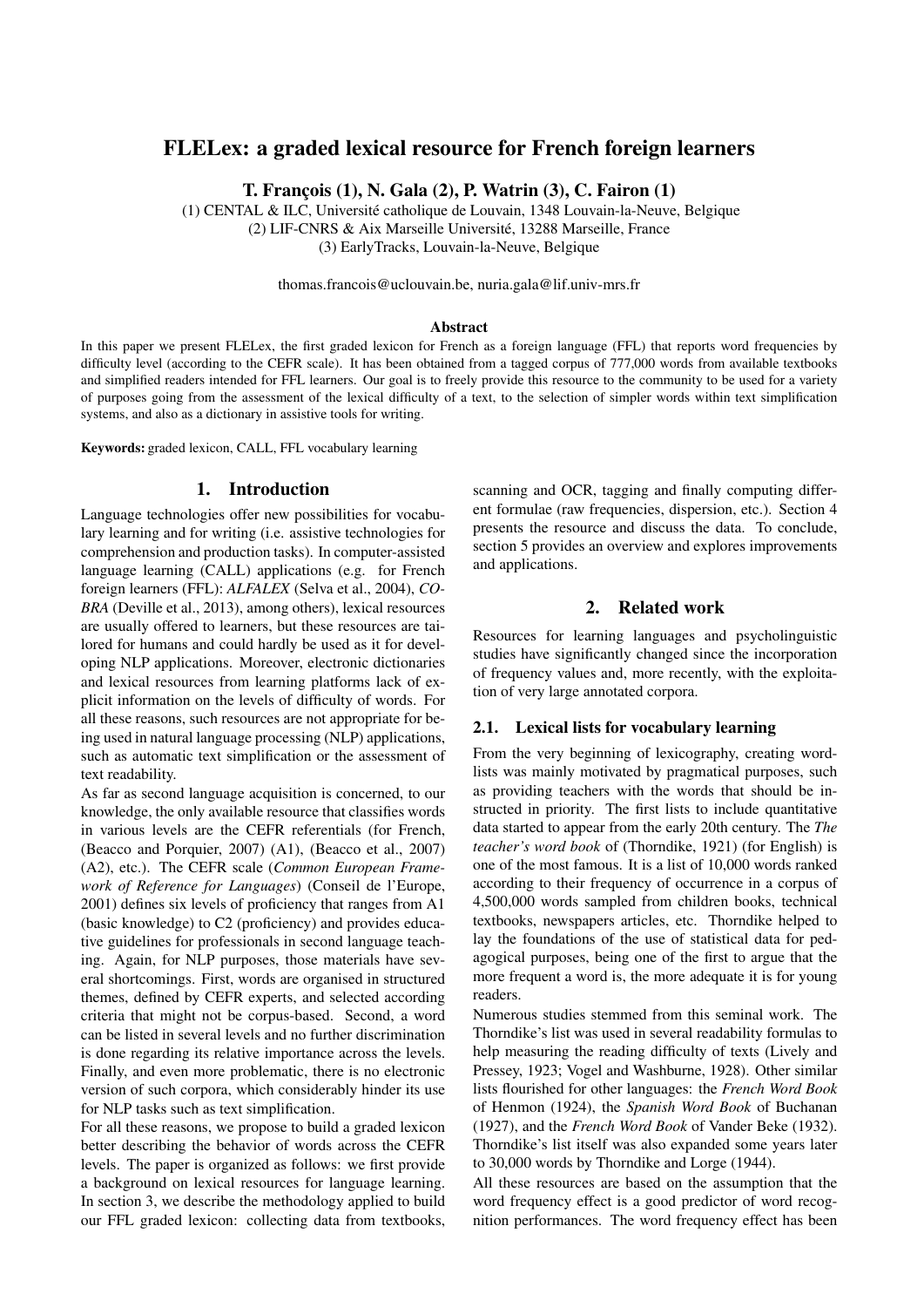mentioned first by Cattell (1885), then experimentally confirmed by Howes and Salomon (1951) as well as by more recent research (Monsell, 1991; Brysbaert et al., 2000). The explanation for this effect seems to be that "the representations of common words in the mental lexicon are more easily accessed than those of less common words (e.g., due to a lower threshold or to an elevated activation level)" (Brysbaert et al., 2000, 66). Moreover, this effect impact mostly the decoding phase of the reading process (i.e. the step in which words are identified), since (Solomon and Postman, 1952) found an effect even for words whose meaning was unknown from the subjects. However, it is agreed that better decoding skills support the comprehension step, since less mental resources are required to perform the decoding, leaving more resources available for the comprehension processes.

Subsequently, several shortcomings of this frequentist approach of the lexicon were raised. First, words must be seen a sufficient amount of times to get a robust estimation of their frequency. Thorndike (1921) already reported that the values obtained for the first half of his list were more robust than those from the second half, even tough his corpus was quite large for the time being. Second, some words are common in the language (such as *toothpaste*, *miniskirt* or *ceiling*), but are rarely attested in written texts, the documents generally used for frequency estimation. This type of words were called available words by Michéa (1953) who took part in the elaboration of one of the most important pedagogical list for French: the *Dictionnaire fondamental de la langue française* by (Gougenheim, 1958). Gougenheim list was intended to help people learn French as a foreign language. They contain basic French words, selected both based on frequencies in a corpus and among the most salient available words. For French, we can also mention the *Listes orthographiques de base du français* by (Catach, 1984), which was created to help schoolchildren to spell French words correctly.

#### 2.2. Computational resources with quantitative information

With the development of corpus linguistics and computational linguistics, the quantitative approach of the lexicon expanded (e.g. works on lexical statistics such as those of (Church and Hanks, 1990) and (Church et al., 1991) among others). It was then possible to gather large corpora and automatically compute frequencies. Based on the *Brown Corpus*, Francis and Kucera (1967) thus defined a new frequency list for the words in American English. Using a balanced corpus, they noticed that frequency distributions depend on the type of documents used in the corpora as well as on the topic covered in those documents. If a word is frequently used in a few number of texts because it is related to the topic, the frequency of this word could be overestimated. To prevent this limitation, more complex frequency counts were considered, such as the dispersion, the standard frequency index, etc. In subsequent lists, distributional properties of words (collocations, n-grams, etc.) were also considered (e.g. the *British National Corpus* (BCN) (BNC-Consortium, 2001)). The linguistic information in these resources was also enhanced with the addition of part-ofspeech tags, phonological patterns, etc.

Machine-readable corpora were also used for the constitution of lexical databases intended for psycholinguistic studies, i.e. research on the reading processes or the language acquisition. Brulex (Content et al., 1990) is the first resource of this type describing the French language. More recently, Lexique3 (New et al., 2001) reports linguistic and frequential information for 47,342 lemmas and it has been used both for psycholinguistic studies and for natural language processing (NLP) research. Last but not least, the *French Lexicon Project* is a resource used in lexical decision tasks. It involved the collection of 38,840 French words and the same number of non-words across 1,000 participants from different French universities (Ferrand et al., 2010) (inspired from a similar project for English (Balota et al., 2007)).

By and large, such resources are relevant for a psycholinguistic analysis of the reading processes in adults, as well as for NLP tasks assuming a standard view of the language. However, they lack information about how words are used by populations having a different level of knowledge of the language, such as children learning their mother-tongue or foreign language learners.

### 2.3. Graded resources

Information on the difficulty of the vocabulary may be very useful in a variety of domains such as language learning, readability assessment, or automatic text simplification. However, except for scholar dictionaries with 'simple' words intended for children learning their mother tongue (e.g. *The American Heritage Student Dictionary*, the *Larousse des débutants*, etc.), dictionaries with information on the levels of the difficulty of the words are extremely rare.

To our knowledge, the only graded-lexicon available for French is Manulex (Lété et al., 2004). This database contains frequencies accounting for the presence of a word in a particular grade of elementary school textbooks (1st grade, 2nd grade and higher grades). More recently, (Gala et al., 2013) developed ReSyf, a graded lexicon of synonyms compliant with those three Manulex levels, using a SVM model to predict lexical difficulty for unseen words. The predictions are based on a set of linguistic and psycholinguistic features gathered from different lexical resources.

However, as mentioned previously, such lexical resources do not exist for French as foreign language, although it is a domain for which being able to relate lexical forms with levels of proficiency is a crucial task. In this paper, we present a graded-lexicon inspired from Manulex, but intended to learners of French as a foreign language (FFL) and compliant with the CEFR levels of proficiency. By graded, we mean that each word is presented along with its frequency distribution computed across the CEFR levels. The next section details the methodology used to obtain such a resource.

## 3. Methodology

Our FFL lexicon is intended both for NLP tasks and language learning purposes, which entails that word distributions have to be computed on text which are representative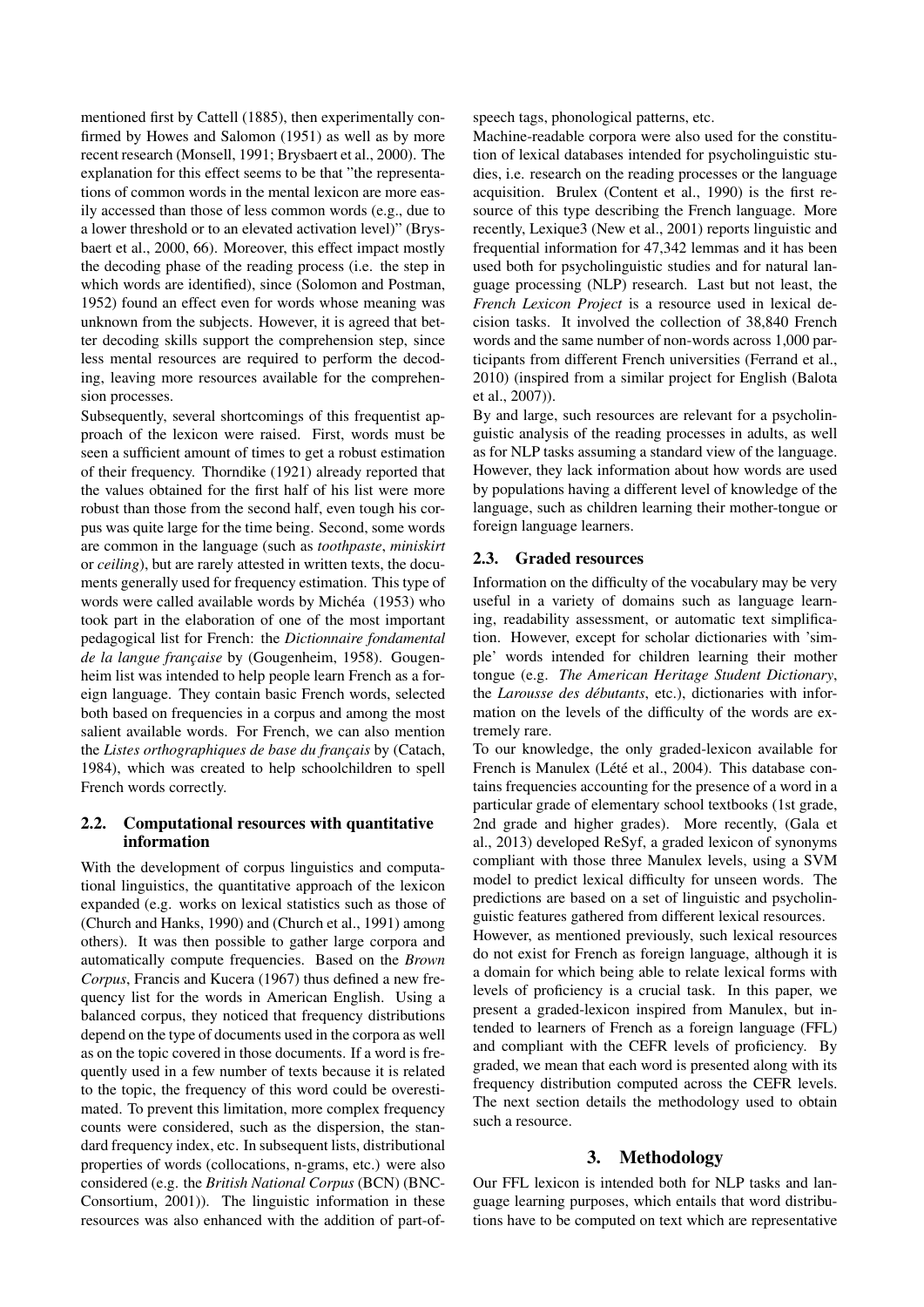of the documents used for teaching. Furthermore, these texts have to be classified according to a widely-spread scale of proficiency. Section 3.1. explains how we settle these two issues and presents the corpus used to estimate the frequency distributions for every word. In section 3.2., we describe the part-of-speech tagging required to yield a resource in the form of a list of lemmas along with their POS. Finally, section 3.3. introduces the formulae applied to the raw frequencies to get better predictors of the actual frequency distribution of words.

#### 3.1. Source corpora

We collected a large number of texts that were classified according to a widely-spread scale of proficiency. As already mentioned above, the obvious choice was the CEFR scale that comprises the six following levels: A1 (Breakthrough); A2 (Waystage); B1 (Threshold); B2 (Vantage); C1 (Effective Operational Proficiency) and C2 (Mastery). It has indeed become the reference for second language teaching within Europe. However, to find a large number of texts following this scale is not an easy task. To our knowledge, there is no digital resource freely available that contains a large amount of texts for FFL annotated in terms of the CEFR levels. To build our graded-lexicon for FFL, we thus had to manually collect texts from printed textbooks and simplified readers that were compliant with the CEFR scale.

Among all available textbooks, 28 textbooks and 29 readers were selected depending on the two following criteria: (1) they had to be published after 2001 and (2) they must be intended for adults or teenagers learning FFL for general purposes. With these criteria, we extracted 2,071 texts related to a reading comprehension task and we assigned to each of them the same level as the textbook or reader it came from. Afterwards, all texts were scanned and automatically transformed into a machine-readable format (XML). To perform this task, we used optical character recognition tools and we manually revised and corrected the texts. The resulting corpus includes about 777,000 words, distributed across several textual genres or types as described in Table 1.

The category *Varias* includes documents such as ads, songs, poems, recipes, etc. while the category *Texts* includes texts from textbooks that are mostly informative texts along with some narrative ones. The category *Readers* comprises all texts from the simplified readers, that are longer and more coherent than textbook documents. It should also be mentioned that although the corpus does not seem very balanced across text genres and levels at first glance, we believe that these figures are pretty representative of the distribution of texts within the FFL textbooks of our population.

#### 3.2. Tagging the data

Once the corpus gathered, the next step was to tag every texts. We wanted to obtain the lemma of every form observed in the corpus and to disambiguate homographic forms with different part-of-speech tags (e.g. *général* which can be a noun or an adjective). Inflected forms could also have been considered, but this entails that words having numerous inflected forms, such as verbs, would have their overall probability split between their different forms. Consequently, compared to invariable words (such as adverbs, prepositions, conjunctions), they would seem less frequent than they really are. Second, using tokens presupposes the assumption that learners are not able to relate inflected forms with their lemma. Such a view seems highly questionable for most of the French words that have regular inflected forms.

Another issue we faced was the detection of multi-word expressions (MWEs) in the texts. The class of MWEs gathers a set of heterogeneous linguistic objects, the meaning and structure of which can be more or less frozen (collocations, compound words, idioms, etc.). From a statistical point of view, this class of objects commonly refers to "strings of words that are more frequently associated than it would be only by chance" (Dias et al., 2000, 213). For L2 learners, it has been demonstrated that their MWEs knowledge lags far behind their general vocabulary knowledge (Bahns and Eldaw, 1993). Therefore, including such linguistic forms in a graded-lexicon for FFL purposes appears as a requirement. The tagger we first considered, TreeTagger (Schmid, 1994), is a well-known and widely-used tagger within the NLP community. However, its accuracy on real texts is now behind current state-of-the-art taggers. In addition, its major drawback is not to be able to detect multiword expressions. We thus applied a second tagger to our corpus, based on the work of Constant and Sigogne (2011). This tagger combine a conditional random fields model and large coverage linguistic resources (including MWE). This tagger reaches higher performance than TreeTagger on newspaper articles and is also able to detect some MWEs (its efficiency on narrative texts, poems or dialogues remains nevertheless unreported).

To create our FFL lexicon we took into account the performances of both taggers, as tokenization and tagging are crucial in a lexical resource. Errors at this stage produce unwanted effects on the data such as:

- entries with wrong part-of-speech tag (e.g. *adoptez* 'you adopt' PREP, *tu* 'you' ADV);
- entries with a non attested lemma (e.g. *faire partir* 'drive someone away' instead of *faire partie* 'to be part of', *peux* instead of *pouvoir* 'to can');
- tags that are likely to be, but are erroneous in the specific context of the word (e.g. to tag as an adverb the word *forward* in *the forward part of the ship*) 1 .

A manual validation could have been useful to remove the two first kind of errors. However, this will also lead to a loss of the probability mass. As a consequence, we decided to assess the performance of both taggers used in this study to get an idea of the confidence that can be granted to the frequency estimation process. Although both taggers have already been assessed elsewhere, we wanted to get an estimate of their efficiency on our specific corpus.

<sup>&</sup>lt;sup>1</sup>This type of error does not lead to the creation of a wrong entry, but mess up the frequency estimations, since the word occurrence will be assigned to the wrong entry.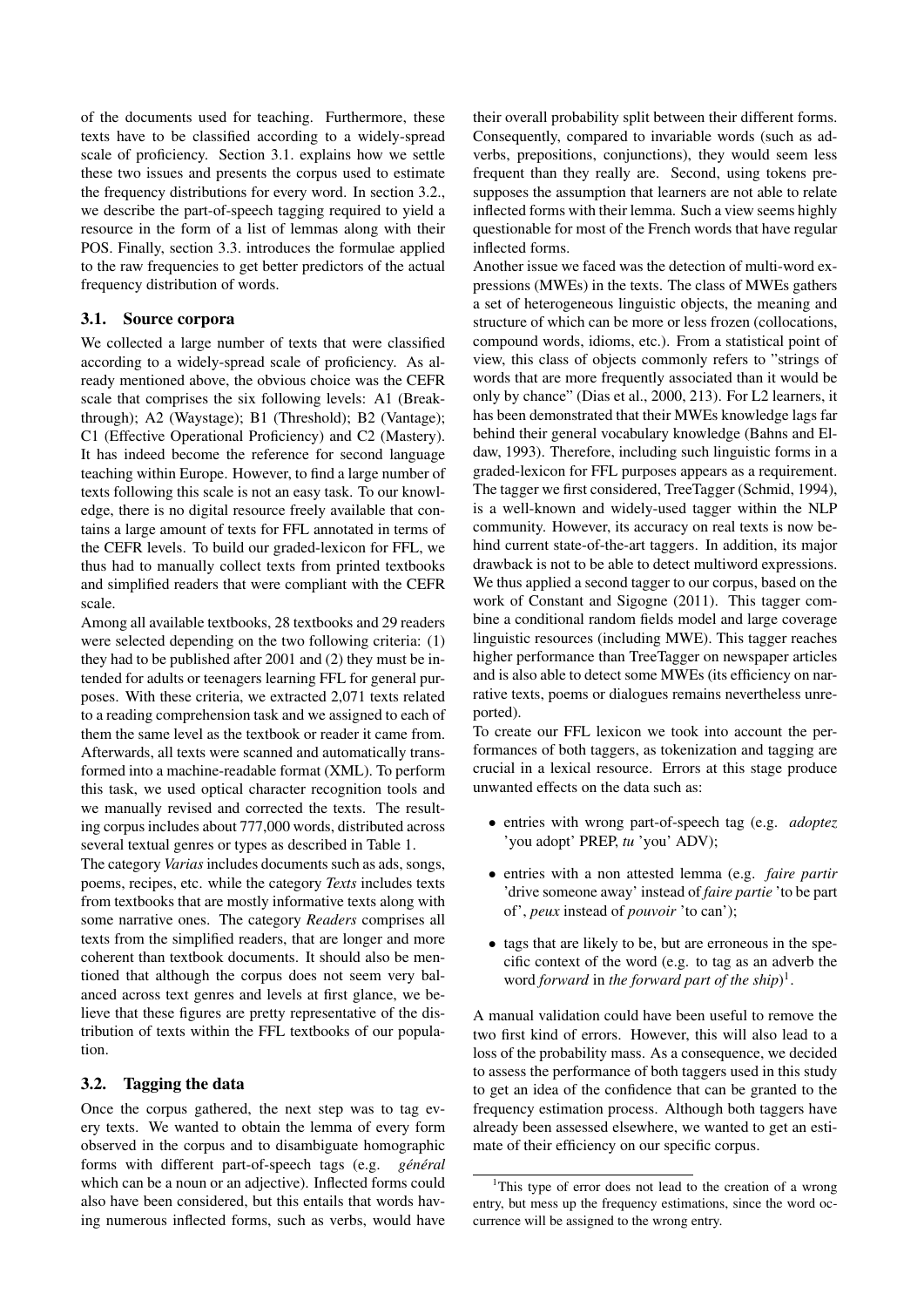| Genre        |               | A2            | B1            | B <sub>2</sub> | C <sub>1</sub> | C2          | <b>Total</b>    |  |
|--------------|---------------|---------------|---------------|----------------|----------------|-------------|-----------------|--|
| Dialogue     | 153 (23,276)  | 72 (17,990)   | 39 (11,140)   | 5(1,698)       |                |             | 269 (54,104)    |  |
| E-mail, mail | 41 (4,547)    | 24 (2,868)    | 44 (11,193)   | 18 (4,193)     | 8 (2,144)      | 1 (398)     | 136 (25,343)    |  |
| Sentences    | 56 (7,072)    | 21 (4,130)    | 12(1,913)     | 5 (928)        |                |             | 94 (14,043)     |  |
| Varias       | 31 (3,990)    | 36 (4,439)    | 23(5,124)     | 14 (1,868)     | 1(272)         |             | 105(15,693)     |  |
| Text         | 171 (23,707)  | 325 (65,690)  | 563 (147,603) | 156 (63,014)   | 175 (89,911)   | 48 (34,084) | 1,438 (424,009) |  |
| Readers      | 8 (41,018)    | 9 (71,563)    | 7(73,011)     | 5(59,051)      |                |             | 29 (244,643)    |  |
| Total        | 460 (103,610) | 487 (166,680) | 688 (249,984) | 203 (130,752)  | 184 (92,327)   | 49 (34,482) | 2,071 (777,835) |  |

Table 1: Number of texts and words per text category in the corpus

The evaluation process was carried as follows. First, one hundred sentences were sampled from the corpus and tagged with both taggers. The resulting file was split into two batches of fifty sentences, each of which was assessed by two experts. For each tagged word in the sample, the experts were asked to decide whether:

- 0: there was no mistake;
- 1: the lemma was correct, but not the part-of-speech;
- 2: the POS-tag was correct, but not the lemma;
- 3: both the POS-tag and the lemma were wrong;
- 4: there was a segmentation error (only for the CRF tagger).

At the end of the annotation process, the agreement between the two judges was computed for both batches. Since the tags are nominal and we have only two annotators, we applied the weighted kappa coefficient (Cohen, 1968) to measure agreement  $2$ . The results of the evaluation are reported in Section 4.

#### 3.3. Computing lexical frequencies

Once the corpus tagged, the last step was to compute the word frequency counts per level and normalized them in various ways. The first normalization process that can be applied to the counts is simply to normalize the raw frequencies by level (*RFL*), since we do not have the same number of words per level. However, as noted by (Francis and Kucera, 1982), lower frequency words tend to be context specific, appearing in a small number of texts, but sometimes with a unusually high frequency within those texts. This finding has crucial implications when one wants to estimate counts from a textbook corpus (Lété et al., 2004). The content of textbooks is guided by a set of competencies and tasks related to various types of situations, which are defined only to a certain extent by the CEFR guidelines. Textbook designers therefore have quite a latitude to decide which topics will be included in their book. As a consequence, it is likely that the importance of some low frequency words, related to specific topics, will be overestimated using raw frequencies, especially when a topic generally encompasses several texts within the same lesson. To reduce this effect, we transformed the *RFL* using a dispersion index  $(D)$  as described in Carroll et al. (1971):

$$
D_{w,K} = \log(\sum p_i) - [\sum p_i \log(p_i) / \sum p_i] / \log(I)
$$
\n(1)

For a corpus with K levels of difficulty (in our case,  $K =$ 6), each of them including  $I$  textbooks or readers, the  $D$  of a given word  $w$  for the level  $K$  requires to use  $p_i$ , the probability that a word appears in the textbook  $i$  and  $I$ , which is the number of textbooks at the level k. When  $p_i = 0$ ,  $p_i \log(p_i)$  was also considered as 0. Once all Ds were computed, we finally combined the RFL with  $D$  to obtain  $U$ , the estimated frequency per million for a given word  $w$ . The formula is a follows (Carroll et al., 1971):

$$
U = (1,000,000/N_k)[RFL*D + (1-D)*f_{min}] (2)
$$

in which  $N_k$  is the total number of tokens for the level k and  $f_{min}$  represents  $1/N$  times the sum of the products  $f_i$ and  $s_i$ , where  $f_i$  is the frequency of a word in the textbook i and  $s_i$  corresponds to the number of tokens in the textbook.

#### 4. Results

Applying the above methodology, we obtained the first graded-lexicon for FFL that is compliant with the CEFR scale. In this section, we first investigate the quality of the tagging process (section 4.1.), then we describe the resource, which has been declined in two versions corresponding to the two taggers (section 4.2.). In the last part of this section, we further investigate the quality of the produced resource with some additional experiments.

#### 4.1. Evaluation of the taggers

The first tagger assessed in this section is the TreeTagger. It is based on tree classifiers assisted by some lexical ressources and it has reached 96,36% accuracy on Penn-Treebank data for English (Schmid, 1994). Prior to its evaluation, we compared the expert agreement on both batches measured with the weighted kappa. As regards the interpretation of  $\kappa$  values, Artstein and Poesio (2008, 22) state: "CL researchers have attempted to achieve a value of  $\kappa$  (more seldom, of  $\alpha$ ) above the 0.8 threshold, or, failing that, the 0.67 level allowing for tentative conclusions". From this thumbrule, it appears that the expert agreement on both batches is good: 0.90 for the first batch and 0.83 for the second. For both batches, the two experts subsequently discussed about their divergences in order to settle a common annotation on which they agreed. This is the reference annotation we used to evaluate the quality of the tagging.

 $2$ The implementation used was from the NLTK python package (Bird et al., 2009).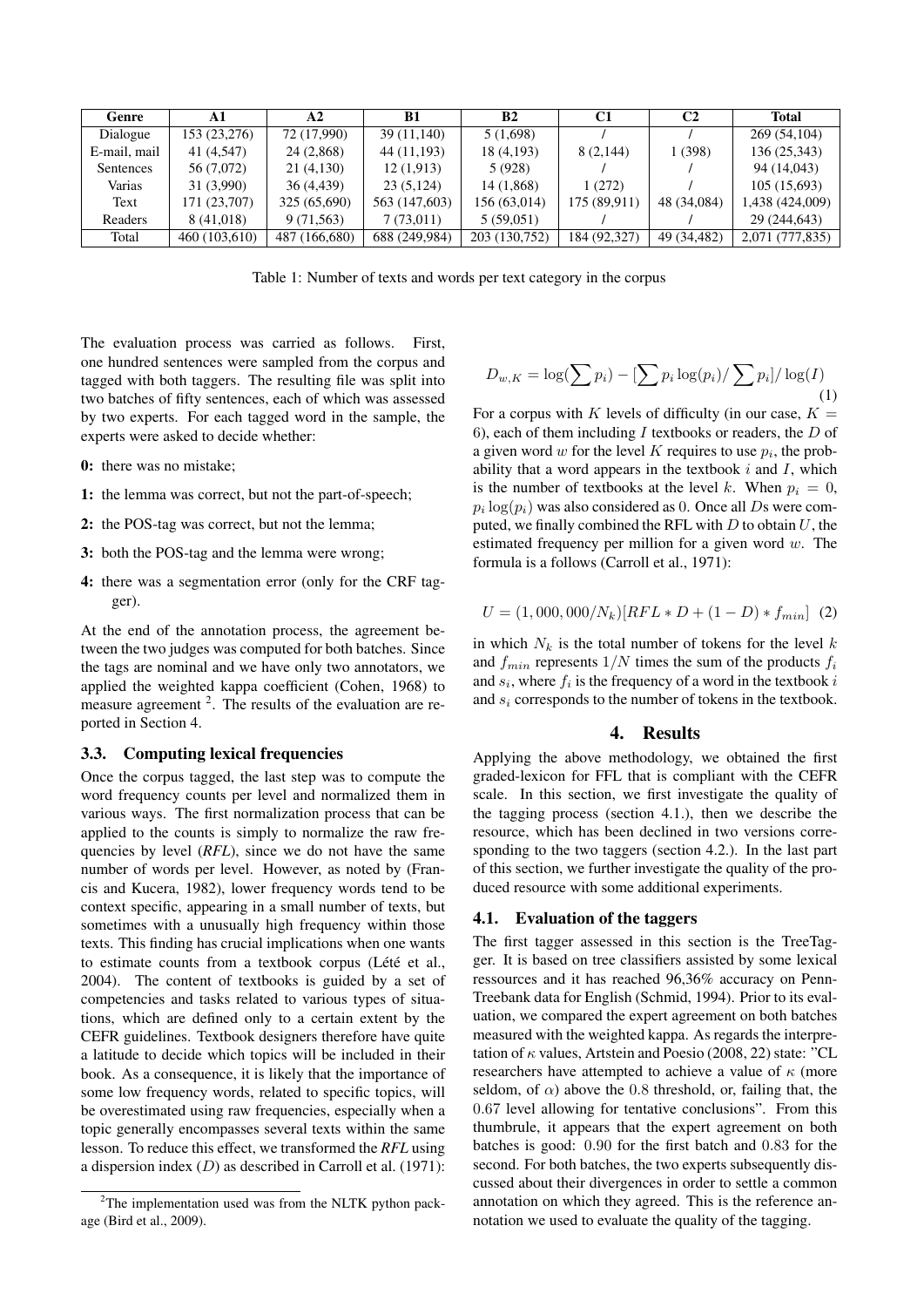As regards the second tagger, it is based on conditional random fields and large coverage linguistic resources. It has reached 97.34% F-measure on the French Treebank. The agreement scores for the evaluation process of this tagger are also very substantial: 0.84 for the first batch and 0.66 for the second. The fact that the  $\kappa$  scores are lower is partly due to the introduction of the fifth category : segmentation errors, since the detection of MWEs in this type of task is far from being obvious. As for the TreeTagger evaluation, all experts settle their divergences to define a reference annotation.

Once a reliable reference was obtained, we computed the proportion of the different types of errors for both taggers. Table 2 summarizes the results. First, it appears that the quality of the tagging is rather good in both cases (respectively with an accuracy of 94.2% and 95.8%), even though the corpus includes different types of texts, some of which are not usually used in the tagger's training corpus (e.g. dialogues or poems). This result is good news: the final resource presents an accuracy within those rates.

|               | <b>TreeTagger</b> | <b>K-ET Tagger</b> |  |  |  |
|---------------|-------------------|--------------------|--|--|--|
| correct       | 94.2%             | 95.8%              |  |  |  |
| POS errors    | $2.6\%$           | $1\%$              |  |  |  |
| Lemma errors  | $1.3\%$           | 0.5%               |  |  |  |
| $POS + lemma$ | 1.9%              | $1.1\%$            |  |  |  |
| Segmentation  |                   | 1.6%               |  |  |  |

Table 2: Performance of the two taggers on our evaluation sample

When comparing the behavior of the two taggers, it is clear that TreeTagger makes more mistakes as regards part-ofspeech categorization and lemma identification, some of which, however, are due to segmentation problems. For instance, TreeTagger may split a MWE, thus providing an erroneous analysis of its components. Furthermore, it is characterized by two features that proved problematic for our purposes. First, when no lemma is found, an <*unknown*> tag is produced, which means the loss of an occurrence for us. More importantly, TreeTagger sometimes outputs double lemmas, such as  $\hat{e}$ *tre suivre* ('to be' and 'to follow' for the French *suis*), when it cannot disambiguate between the two forms from the context. Double lemmas being obviously not a desirable feature for a lexicon, we had to take care of them with manual rules. Four cases of double lemmas were observed:

- double lemmas for verbs that actually have the same surface form (e.g. *étayer <i>étayer* 'support' ). In this situation, we simply kept one of the lemma;
- singular and plural forms (e.g. *lunette*|*lunettes* 'telescope|glasses'). In this case, we selected the most common form (e.g. *lunettes*), since the competing form was generally quite rare and less relevant for a pedagogical resource;
- a masculine and a feminine form for the same word, usually a nominalized adjective (e.g. *anglais*|*anglaise*

'English'). In this case, we favoured the masculine form, except for some specific cases (e.g. *arrive´*|*arrivee´* 'arrived|arrival');

• finally, some of the double lemmas were composed of two different verbs, some of the inflected forms of which are identical (e.g.  $\hat{e}$ *tre suivre* 'to be to follow'). These cases were ignored, since counting an occurrence for both forms led to wrongly estimated frequency for pairs in which one of the form is very common whereas the other is quite rare (e.g. être | sommer 'to be|to summon') .

On its part, the CRF tagger makes less part-of-speech mistakes as well as wrong lemma identification than the Tree-Tagger. Its main shortcoming goes along with its main advantage, namely its ability to detect sequences of tokens likely to be MWEs. This creates segmentation problems for about  $1,6\%$  of the tokens, in which case the tagger either misses an interesting MWE (e.g. *parti pris* 'prejudice' is split into two tokens), or more problematically, it creates a sequence of tokens that do not corresponds to a MWE (e.g. *parler d* 'speak ab'). Even though this second kind of errors is rare (less than  $1\%$ ), due the size of the corpora, it occurs enough to create several hundred of erroneous entries that rendered necessary a manual verification of the resource.

#### 4.2. One resource, two versions

The comparison and evaluation of our two taggers showed that the version of the resource produced with TreeTagger (FLELex TT) was cleaner as regards the entries, but likely to estimate frequency distributions slightly less correctly. On the other hand, the resource based on the CRF tagger (FLELex CRF) provided better frequency estimations (due to the enhanced tagging process) and presented more entries (namely compound words and MWEs), but some of them were wrongly tokenized. Taking into account all these considerations, we nevertheless decided to distribute the two versions of the resource, giving complete user choice. Both lexicons can thus be used as pedagogical resources for teaching purposes. For iCALL and NLP tasks (text simplification or readability assessment), FLELex TT might be better suited, provided that other tools compatible with TreeTagger tags are used. Since FLELex CRF was manually cleaned and provides a richer list of entries, it should be considered as the reference version of FLELex.

The TreeTagger-based version of FLELex includes 14,236 entries, while the CRF-based version includes as much as 17,871 entries <sup>3</sup> . This difference is obviously due to the ability of the CRF-tagger to detect MWEs. All entries in the lexicon are presented along with their POS tag, a U frequency for each of the six levels of the CEFR and the U frequency computed on the whole corpus.

Table 3 illustrates the type of information contained in FLELex, presenting the entries for *voiture* (1) 'car', *abandonner* (2) 'forsake, give up', *justice* (3), *kilo* (4) and *logique* (5) 'logic'. We can see that concrete concepts (such

<sup>&</sup>lt;sup>3</sup>Both resources will be made available to the community at the following address: http://cental.uclouvain.be/ flelex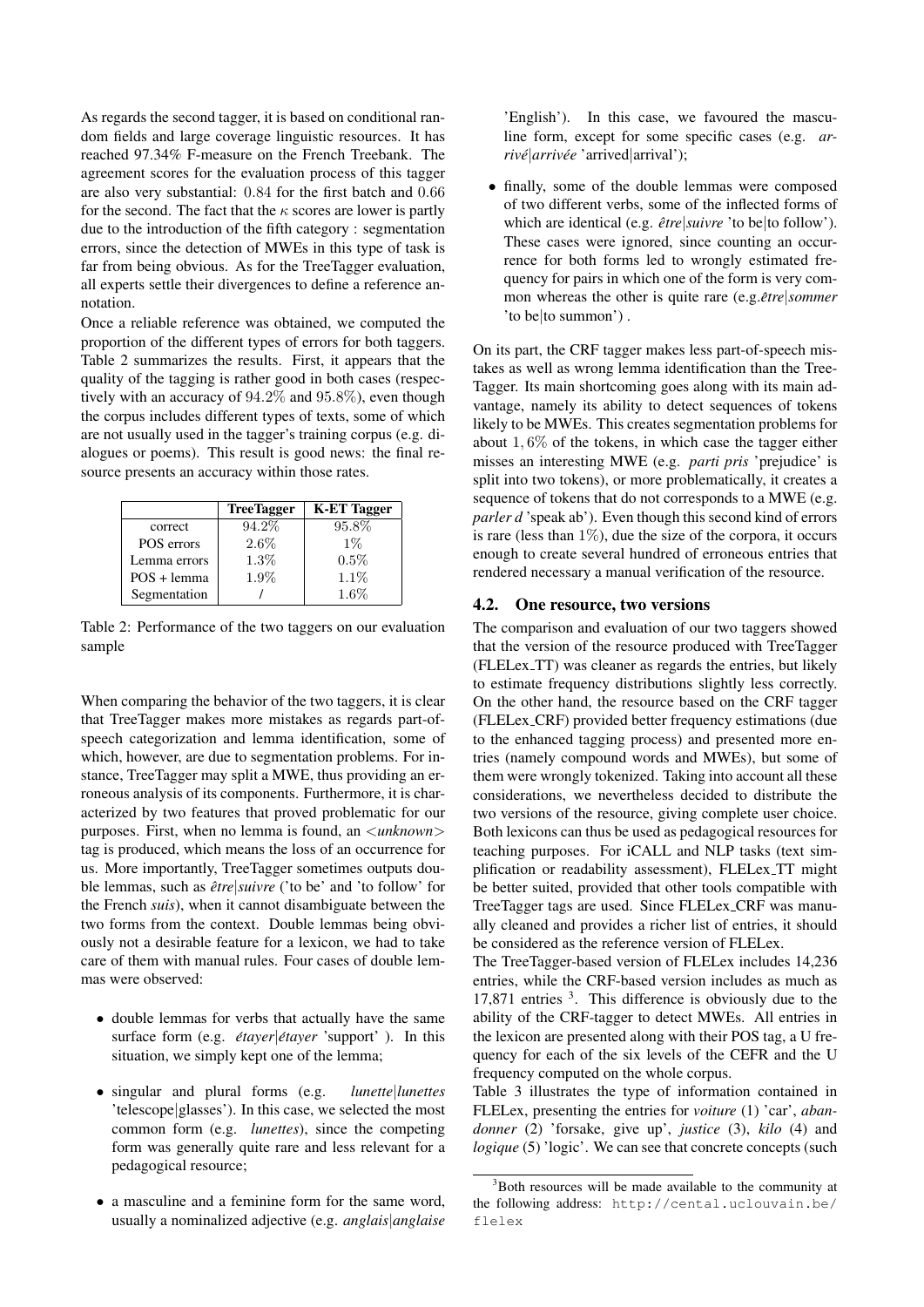as *kilo* and *voiture*) are mainly related to the first stages of the learning process (A1 to B1) and then tend to be less used in later stages. On the contrary, *justice* and *logique* are terms typical of more advanced levels, while *abandonner* has a more uniform distribution. As for MWEs, *en bas* 'at the bottom' appears to be a more common expression than *en clair* 'clearly'. Similarly, the prepositional group *sous reserve de ´* 'subject to' appears in a mid-level but is not used elsewhere. Needless to say that this type of information could prove useful in various pedagogical contexts, especially in iCALL applications.

#### 4.3. Further analysis of the resources

This section reports results on further investigations about FLELex data. The distribution of the various part-of-speech categories in both versions is first detailed on table 4:

| <b>POS</b>       |        | <b>T</b> Tagger | <b>CRF</b> Tagger |        |  |  |
|------------------|--------|-----------------|-------------------|--------|--|--|
| <b>NOUNs</b>     | 7.837  | 55.05%          | 9.083             | 50.83% |  |  |
| <b>ADJs</b>      | 3,015  | 21.18%          | 3,453             | 19.32% |  |  |
| <b>VERBs</b>     | 2,598  | 18.25%          | 2,763             | 15.46% |  |  |
| <b>ADVs</b>      | 603    | 4.24%           | 1,534             | 8.52%  |  |  |
| Total            | 14,053 | 98.72%          | 16.833            | 94.13% |  |  |
| Other categories | 183    | 1.29%           | 1,038             | 5,81%  |  |  |
| Total            | 14,236 |                 | 17,871            |        |  |  |

Table 4: Distribution of lexical units by POS, in the Tree-Tagger and CRF versions of FLELex.

It is interesting to note that the proportion of adverbs doubles in the CRF-based version. Since adverbs are a category limited in size, this finding must be interpreted as the fact that about 900 adverbial phrases were detected by the CRF tagger. We assume that this type of expressions are very valuable for language learning purposes. As regards the verb category, the figures in both cases are pretty similar, which probably means that verbal MWEs were not much detected by the CRF tagger. This seems logical, since verbals MWEs are prone to be separated by a complement and are therefore much more challenging to detect.

Another interesting insight is the number of words that were seen only once in the corpus (hapax). In the TreeTagger-based version, 33% of the entries are hapaxes in terms of raw frequencies and only 26% of the entries have a frequency higher than 9, while words having a raw frequency higher than 100 amounts to 4%. In the CRFbased version, only 20% of the entries are hapaxes, 31% of the entries have a frequency of 10 or higher, while 6% of the entries exceeds 100 occurrences. Since there are more entries in the second version, it is surprising to obtain such figures, the opposite behavior being expected. It is likely that the phenomenon of double lemmas in TreeTagger is partly responsible of a loss of occurrences, but it does not explain everything. Another issue raised by these figures is that the corpus might be too small to provide a robust estimation of the frequencies by level for the less frequent words in the database.

To investigate these issues, we performed a final test on the TreeTagger-based FLELex. All entries were compared with those of a general French lexicon providing frequencies, namely Lexique3 (New et al., 2001). This resource includes 47,342 lemmas along with a large set of psycholinguistic features. One of these features is the lemma frequency, estimated on a corpus of film subtitles amounting to about 50 million words (New et al., 2007). With this lexicon, it was possible to (1) check whether the entries from FLELex indeed correspond to existing entries and (2) to compare the frequencies estimated on our small corpus with those computed on a much larger dataset in order to assess the robustness of our frequency estimation process.

Interestingly, we found 622 entries in FLELex that are not listed in Lexique 3. Some of them are real words missing from Lexique 3 (e.g. *marquise* (noun) 'marquise' or *oxydant* (adjective) 'oxydizing', while others correspond to a tagging error that has produced an incorrect combination of lemma and POS tag (e.g. *barbe* (adjective) 'beard'). Manually investigation of these cases appears as an interesting perspective. However, this analysis also shows that tagging errors have yielded only a limited number of wrong entries in FLELex.

As regards the frequency estimation issue, we compared the U values in FLELex with the frequencies in Lexique 3 using a Pearson correlation. The correlation reaches 0.84, which proves that our frequencies are comparable to those of Lexique 3, estimated on a much larger corpus. Furthermore, the differences observed between the two resources do not necessarily have to be attributed to the smaller size of the corpus, since it is expected that the distribution of words in textbooks does no follow exactly the distribution of words in a corpus of film subtitles.

#### 5. Conclusion

In this paper, we have presented the first graded lexicon for FFL that reports frequencies by level, according to the CEFR scale. The resource has been built from a corpus of 777,000 words from available textbooks intended for FFL learners and distributed among the six CERF levels. The electronic version of the corpora has been tagged using two different tools enabling to obtain two graded-lexicons. The first tagger presents an overall accuracy of 94.2%, whereas the second has an overall accuracy of 95.8%. Moreover, this CRF tagger is able to identify MWEs, although it sometimes fails, tokenizing wrong MWEs (wrong entries have been manually removed afterwards).

The different tagging strategies entail a difference in the resulting data (in terms of size and nature). We thus propose two versions of the same resource that will be freely provided to the community to be used for different purposes: for humans (as lexicons in assistive tools for writing, in educational activities for learning vocabulary) and in NLP tasks (automatic assessing the lexical difficulty of a FFL text, selecting simpler words within text simplification systems, etc.).

In future work, we plan to enhance the coverage of the resource and the lexical information associated to the entries. We will also compare the two versions in different NLP applications addressed to different users.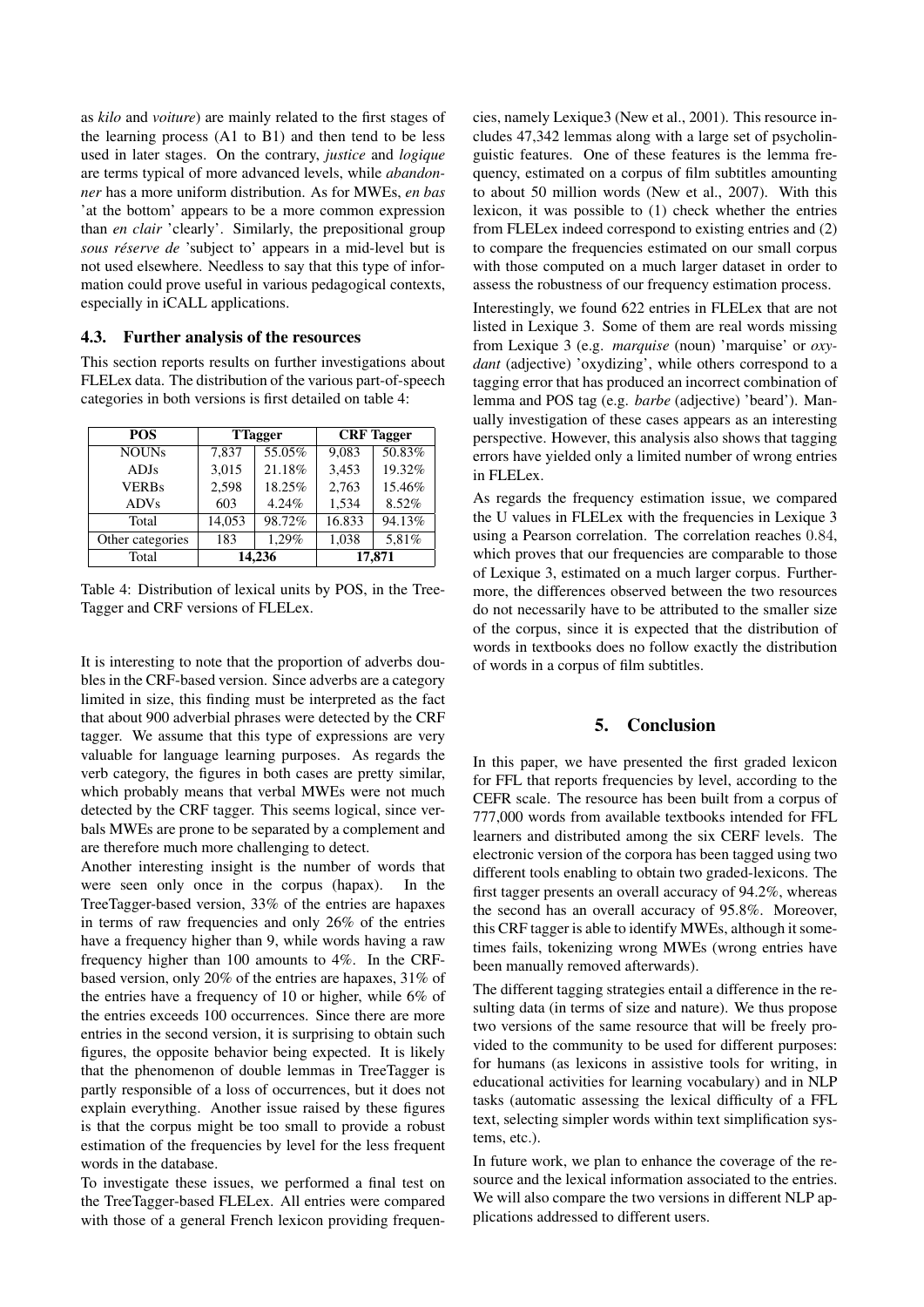| lemma                 | tag         | A1       | A2             | B1       | B <sub>2</sub> | C <sub>1</sub> | C2       | total |
|-----------------------|-------------|----------|----------------|----------|----------------|----------------|----------|-------|
| voiture $(1)$         | <b>NOM</b>  | 633.3    | 598.5          | 482.7    | 202.7          | 271.9          | 25.9     | 461.5 |
| abandonner $(2)$      | VER         | 35.5     | 62.3           | 104.8    | 79.8           | 73.6           | 28.5     | 78.2  |
| justice $(3)$         | <b>NOM</b>  | 3.9      | 17.3           | 79.1     | 13.2           | 106.3          | 72.9     | 48.1  |
| $\mathrm{kilo}(4)$    | <b>NOM</b>  | 40.3     | 29.9           | 10.2     | $\Omega$       | 1.6            | 0        | 19.8  |
| logique $(5)$         | <b>NOM</b>  | $\Omega$ | $\overline{0}$ | 6.8      | 18.6           | 36.3           | 9.6      | 9.9   |
| en bas $(6)$          | <b>ADV</b>  | 34.9     | 28.5           | 13       | 32.8           | 1.6            | $\Omega$ | 24    |
| en clair $(7)$        | <b>ADV</b>  | 0        | $\overline{0}$ | $\Omega$ | $\Omega$       | 8.2            | 19.5     | 1.2   |
| sous réserve de $(8)$ | <b>PREP</b> | $\theta$ | $\overline{0}$ | 0.361    | $\Omega$       | $\Omega$       | $\Omega$ | 0.03  |

Table 3: Example of some entries in the CRF-based FLELex: (1) 'car', (2) 'forsake, give up', (3) 'justice', (4) 'kilo', (5) 'logic', (6) 'at the bottom', (7) 'clearly' and (8) 'subject to'.

#### Acknowledgements

This project is partly financed by the Programme Hubert Curien (PHC) Tournesol 2014 (France-Fédération Wallonie-Bruxelles).

#### 6. References

- Artstein, R. and Poesio, M. (2008). Inter-coder agreement for computational linguistics. *Computational Linguistics*, 34(4):555–596.
- Bahns, J. and Eldaw, M. (1993). Should We Teach EFL Students Collocations? *System*, 21(1):101–14.
- Balota, D. A., Yap, M. J., Cortese, M. J., Hutchison, K. A., Kessler, B., and Loftis, B. (2007). The english lexicon project. *Behavior Research Methods*, 39:445–459.
- Beacco, J.-C. and Porquier, R. (2007). *Niveau A1 pour le franc¸ais (utilisateur/apprenant el´ ementaire) ´* . Didier, Paris.
- Beacco, J.-C., Lepage, S., Porquier, R., and Riba, P. (2007). *Niveau A2 pour le français (utilisateur/apprenant el´ ementaire) niveau interm ´ ediaire ´* . Didier, Paris.
- Bird, S., Klein, E., and Loper, E. (2009). *Natural language processing with Python*. O'Reilly Media, Inc.
- BNC-Consortium. (2001). The british national corpus, version 2 (bnc world).
- Brysbaert, M., Lange, M., and Van Wijnendaele, I. (2000). The effects of age-of-acquisition and frequencyof-occurrence in visual word recognition: Further evidence from the Dutch language. *European Journal of Cognitive Psychology*, 12(1):65–85.
- Buchanan, M. A. (1927). *A graded Spanish word book*. The University of Toronto Press.
- Carroll, J., Davies, P., and Richman, B. (1971). *The American Heritage word frequency book*. American Heritage Publishing Co., New York.
- Catach, N. (1984). *Les listes orthographiques de base du franais*. Nathan. Collection Nathan Recherche, Paris.
- Cattell, J. (1885). The inertia of the eye and brain. *Brain*, 8:295–312.
- Church, K. and Hanks, P. (1990). Word association norms, mutual information and lexicography. *Computational Linguistics*, 16:22–29.
- Church, K., Gale, W., Hanks, P., and Hindle, D. (1991). Using statistics in lexical analysis. In *In Lexical Acquisition: Exploiting On-Line Resources to Build a Lexicon*, pages 115–164. Erlbaum.
- Cohen, J. (1968). Weighted kappa: Nominal scale agreement provision for scaled disagreement or partial credit. *Psychological bulletin*, 70(4):213–220.
- Conseil de l'Europe. (2001). Cadre européen commun *de référence pour les langues : apprendre, enseigner,*  $évaluer$ . Hatier, Paris.
- Constant, M. and Sigogne, A. (2011). Mwu-aware part-ofspeech tagging with a crf model and lexical resources. In *Proceedings of the Workshop on Multiword Expressions: from Parsing and Generation to the Real World*, pages 49–56. Association for Computational Linguistics.
- Content, A., Mousty, P., and Radeaux, M. (1990). Brulex : une base de données lexicale informatisée pour le français écrit et parlé. L'année Psychologique, 90:551– 566.
- Deville, G., Dumortier, L., and Meurisse, J. R. (2013). Ressources lexicales pour l'aide a l'apprentissage des ` langues. In *Ressources lexicales: contenu, construction, utilisation, évaluation, volume 30, pages 291 – 311. John* Benjamins, Amsterdam, Gala, N. et Zock, M. edition.
- Dias, G., Guilloré, S., and Lopes, J. (2000). Extraction automatique dassociations textuelles a partir de corpora ` non traités. In *Proceedings of 5th International Conference on the Statistical Analysis of Textual Data*, pages 213–221.
- Ferrand, L., New, B., Brysbaert, M., Keuleers, E., Bonin, P., Mot, A., Augustinova, M., and Pallier, C. (2010). The french lexicon project: Lexical decision data for 38,840 french words and 38,840 pseudowords. *Behavior Research Methods*, 42(2):488–496.
- Francis, W. N. and Kucera, H. (1982). *Frequency Analysis of English Usage*. Houghton Mifflin, New York.
- Gala, N., François, T., and Fairon, C. (2013). Towards a French lexicon with difficulty measures: NLP helping to bridge the gap between traditional dictionaries and specialized lexicons. In *E-lexicography in the 21st century: thinking outside the paper.*, Tallin, Estonia.
- Gougenheim, G. (1958). *Dictionnaire fondamental de la langue franc¸aise*. Didier, Paris.
- Henmon, V. A. C. (1924). *A French word book based on a count of 400,000 running words*. Bureau of Educational Research, Madison: University of Wisconsin.
- Howes, D. and Solomon, R. (1951). Visual duration threshold as a function of word probability. *Journal of Experimental Psychology*, 41(40):1–4.